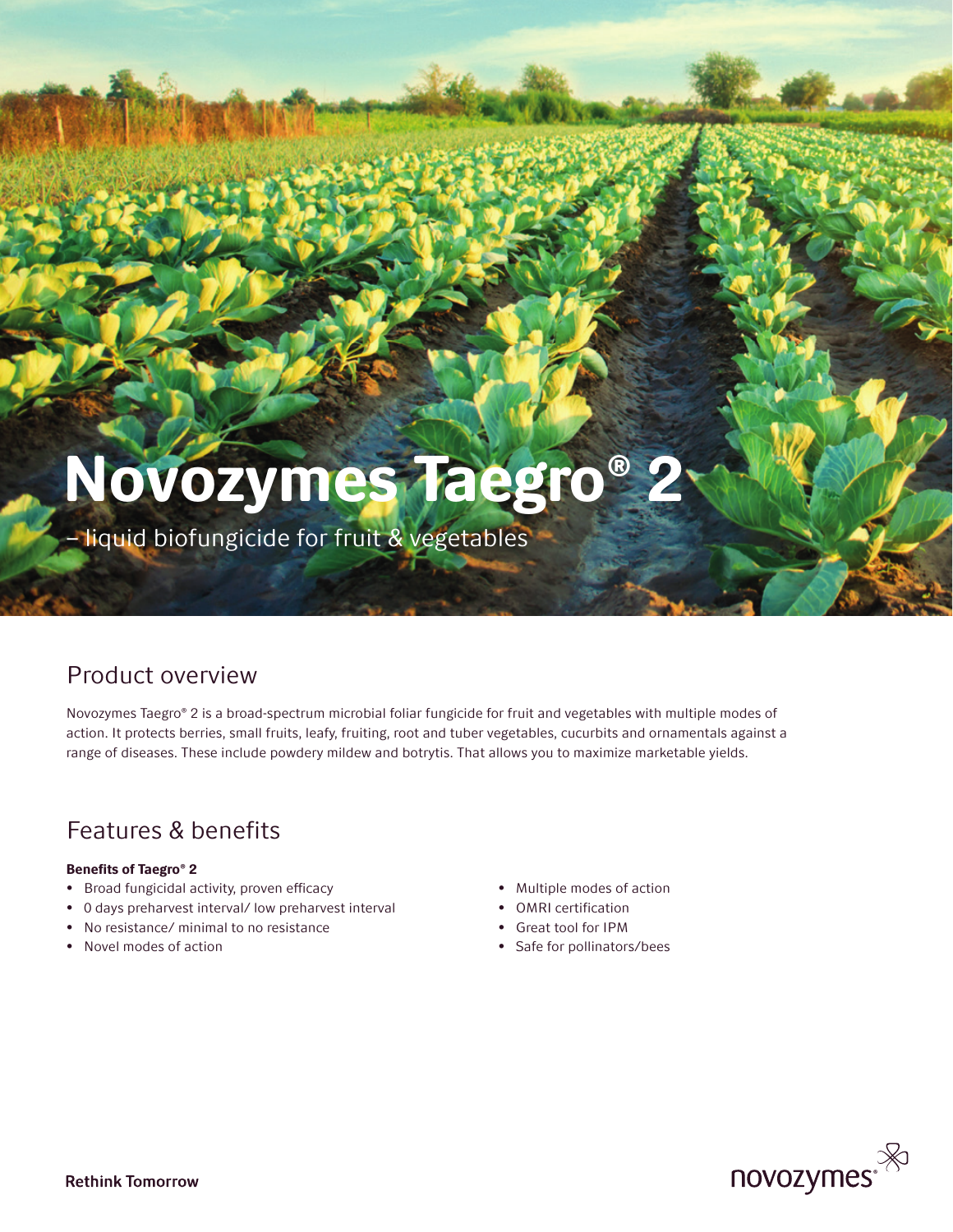## How Taegro® 2 works

- 1. Taegro® 2 is formulated with naturally-occurring Bacillus amyloliquefaciens bacterium. It provides protection against a wide range of soilborne and foliar pathogens.
- 2. Taegro® 2 is active in a variety of temperature and soil pH conditions. It has no MRL and has compatibility with a variety of pesticides and fertilizers. That means you can use it as part of an Integrated Pest Management (IPM) program. It's a microbial solution with low application rates and short re-entry and pre-harvest intervals. The result is reduced chemical usage and compliance with various food chain requirements.

## Bacillus subtilis  $\overline{\text{Antibiosis}}$   $\leftarrow$  Competition  $\leftarrow$  Moduced  $\leftarrow$   $\leftarrow$   $\leftarrow$  Yield increase 'Disease escape' Growth promotion Induced resistance Pathogen Taegro® 2 Plant

Fig 1. Overview of the modes of action FZB24® Bacillus subtilis and the interaction between bacillus, the plant, and the pathogen

### Product performance

Taegro® 2 has similar disease control as the chemical standard in: Lettuce Cottony Rot · Begonia *Phytophtora sp*. ·Potato Late Blight · Potato Rhizoctonia · Tomato Bacterial Leaf Spot

Same or better as the standard biological control in: Cucurbit Powdery Mildew · Cucumber Powdery Mildew · Grape Botrytis · Grape Powdery Mildew- Fruit & Leaf · Lettuce Sclerotinia minor · Lettuce Verticillium Wilt · Potato Late Blight · Potato Rhizoctonia · Strawberry Botrytis

Taegro® 2, when combined with other treatments, can also lower/manage residues, address resistance, and lower the need for additional pesticide applications. This has been proven in dozens of diseases and crops, making **Taegro® 2**, a key tool in your integrated pest management tool box. To learn about what diseases Taegro® 2 combats and how to fit it into your management program, go to novozymes.com/bioag

#### Active ingredients

*Bacillus subtilis* var. *amyloliquefaciens* Strain FZB24

#### Application Type; How to Apply

| <b>Foliar Applications</b>   | 2.6-5.20z per acre in 20-50 gal per acre                                                                                                                                                                                                                                     |  |
|------------------------------|------------------------------------------------------------------------------------------------------------------------------------------------------------------------------------------------------------------------------------------------------------------------------|--|
| Transplants, Including Plugs | Apply Taegro® 2 to transplants by dipping or drenching, making sure the root system is thoroughly soaked.                                                                                                                                                                    |  |
| Drenching                    | Mix and apply Taegro <sup>®</sup> 2 as follows:<br>Per 100 gallons of water – By weight use 2.6 - 5.2 oz (75-150 grams) of Taegro® 2; By volume, use 3.5-7.0 fluid ounces of Taegro® 2<br>Per 1 gallon of water – By weight use 0.05 oz (1.5 grams) of Taegro <sup>®</sup> 2 |  |
| Cutting and Root Dips        | Per 1 gallon of water – By weight use 0.28 oz (8 grams) of Taegro® 2; By volume, use 2 teaspoons of Taegro® 2                                                                                                                                                                |  |
| Soil Incorporation           | 8.8 oz (250 grams) per cubic yard                                                                                                                                                                                                                                            |  |
| <b>Hydroponics</b>           | 1 gram (1/4 teaspoon) for every 50 feet of irrigation tubing in one gallon of water                                                                                                                                                                                          |  |
| Interiorscapes               | 1 gram of Taegro <sup>®</sup> 2 per 1 liter of water (or <sup>3</sup> /4 teaspoon per gal)                                                                                                                                                                                   |  |
| Orchids and Ferns            | 4 grams of Taegro® 2 in 1 liter of water (3 teaspoons per gal)                                                                                                                                                                                                               |  |
| Tubers, bulbs and corms      | 4 grams of Taegro® 2 in 1 liter of water (3 teaspoons per gal)                                                                                                                                                                                                               |  |